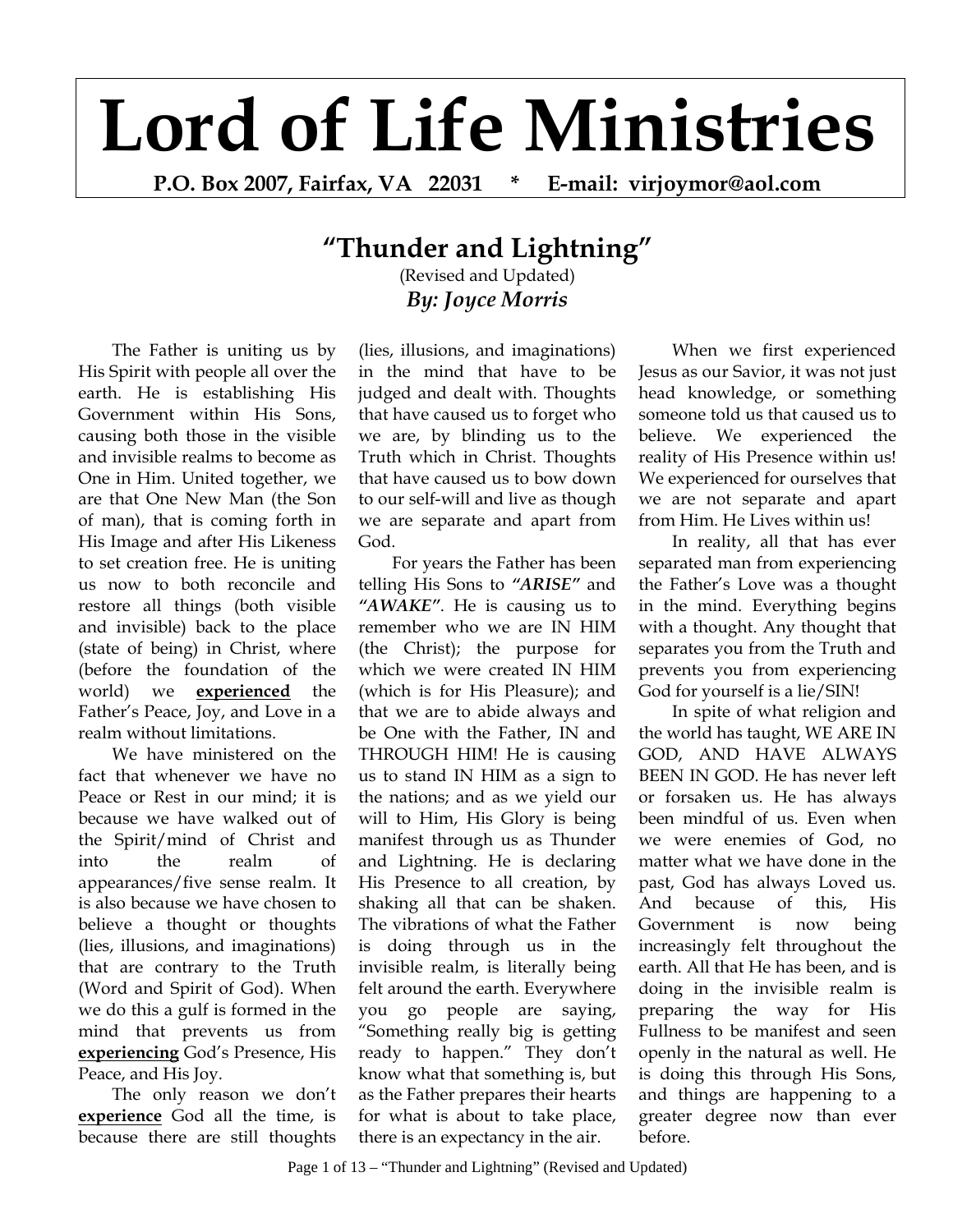If you remember back to the Persian Gulf War, what God allowed to take place back then was a sign to man that the worst (the glory and nature of man) had come. For 6 days (or six thousand years) man has ruled the earth, and in the corruption of his own mind (in the serpent/beast nature) he has done his worst to one another. As a thief he came to steal, to kill, and to destroy, but Jesus said: *"I am come that they might have Life, and that they might have it more abundantly."* He was proclaiming that a New Day is dawning in the earth, and that the day of (the nature and cruelty of) man was quickly coming to an end.

**THE DAY OF THE LORD IS NOW,** and **HE IS BEGINNING TO JUDGE THE LIVING AND THE DEAD. HE IS ESTABLISHING HIS GOVERNMENT AND HIS KINGDOM IN THE EARTH THAT HE MIGHT BE ALL IN ALL!** 

In 1Corinthians 15:44 it talks about how it is the natural that comes (or manifests itself) first (as with the first man Adam); and afterward that which is Spiritual (the Lord from Heaven).

What happened in the Persian Gulf War was a sign to those in the natural of the Greater Glory of the Lord that was beginning to appear in the invisible realm. In Thunderings and Lightnings from the Throne of God (which we are), it was a sign pointing to the coming of the Son of man; the bringing forth His Judgements; and beckoning all to come to the Marriage Supper of the Lamb, which is the Feast of Tabernacles. Zechariah chapter 14 says that every nation

will have to come and keep this Feast.

In the natural, a war did take place. Planes from the United States and other nations came together as one to drop bombs on Iraq (the enemy) and set the captive (people of Kuwait) free. The whole world saw and heard of this great battle that was taking place. As the bombs were dropped, people heard and saw as it were, thunder and lightning going forth throughout the land. What took place on the earth was a reflection of the battle taking place in the heavens. In other words, God used (and often uses) the natural things to show man the Spiritual/spiritual.

This is really exciting! This is also what the Lord is saying pertaining to His Government and what He is doing through you and me today. His Thunderings and Lightnings are not only to flow through us to creation, but **WE ARE TO BE HIS THUNDER AND LIGHTNING**.

In the natural, the United States Government was behind the liberation of Kuwait. It sent troops abroad to accomplish what was needed. God has His own Government, and the work that He is doing through us is not being done in our own strength, but by His Power/Spirit. It is a Spiritual battle that He is conducting. He is dethroning rulers, and bringing down kingdoms that have kept creation in bondage. He is judging and consuming all that is not like Him. He is setting creation free by establishing His Own Kingdom in the hearts of man. The work that God was, and is doing through His Government

in the realm of the Spirit, is to bring an end to the flesh nature within man (and not man himself). It is not to kill and destroy as the United States and other nations did with their bombs in the natural.

This is what will ultimately save mankind and bring him into the Salvation, Rest, and Liberty of God (Christ). Jesus said, *"Except a man be born again, he cannot see the Kingdom of God…Except a man be born of water and of Spirit, he cannot enter into the Kingdom of God. That which is born of flesh is flesh; and that which is born of Spirit is Spirit."* In other words, man cannot enter into or experience the Kingdom of God (which is Spirit) until he allows God to deal with and change his nature. God created man for His pleasure, but the Word says, *"…they that are in the flesh* (nature) *cannot please God."* Why? Because *"…they that are after the flesh do mind the things of the flesh; but they that are after the Spirit the things of the Spirit*.*" "First the natural, and after the Spiritual."*

It is within God's plan for His Glory to not only be seen throughout the earth, but that His Glory would cover and fill the whole earth (minds of man). It is within His plan for man to come into and remain in that place (state of being/mind) that is Spirit (the mind of Christ) where we might experience His Love, Righteousness, Peace, and Joy all the time. The place where His Sabbath would truly BE a delight to us and we would celebrate the Feast of Tabernacles for eternity!

All the world watched the events of the Persian Gulf War, and whether they realized it or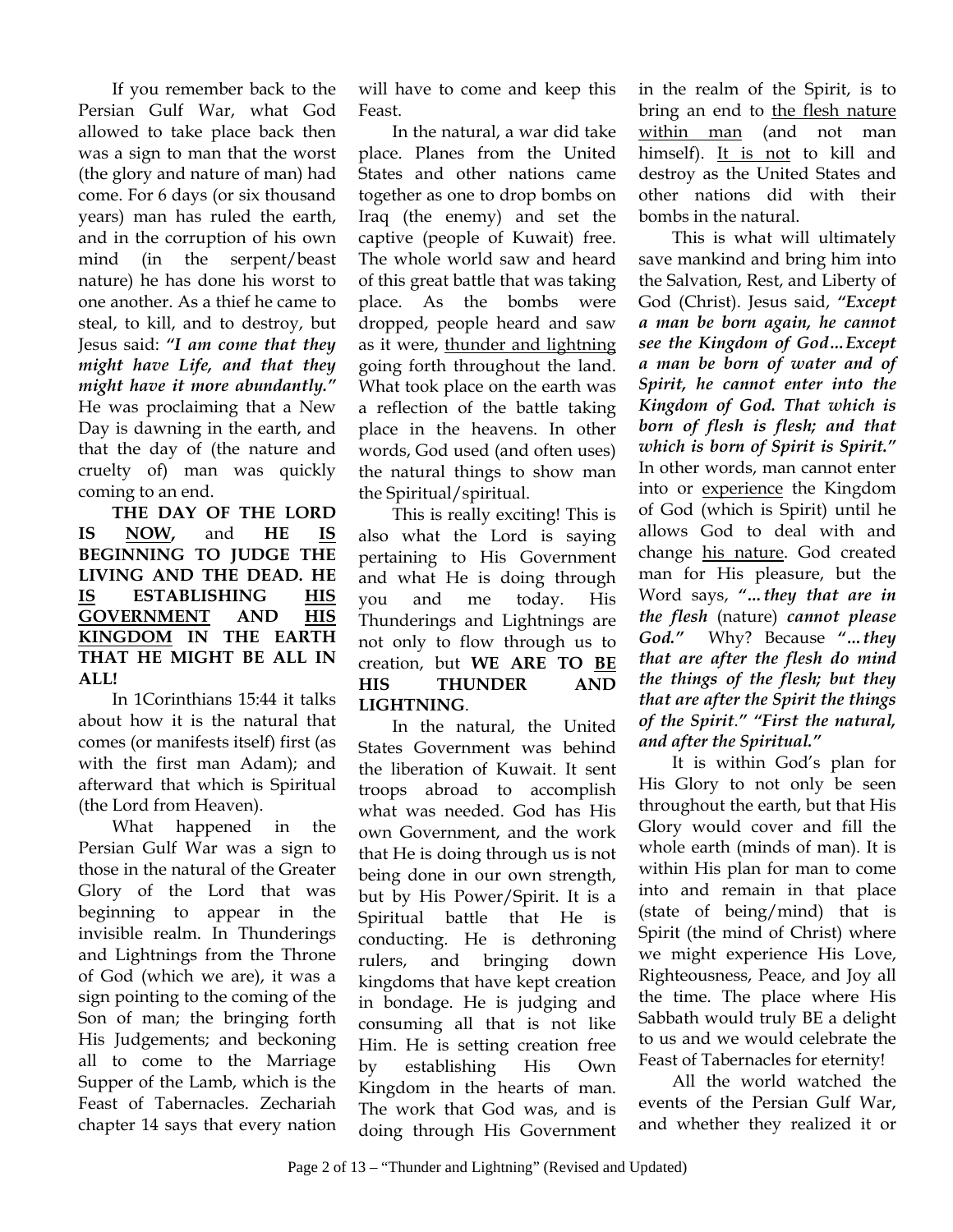not, they were watching God proclaim His Kingdom to all creation. The Voice of the Lord is Thundering! You are His Thunder, and you are His Lightning that is being sent to all the nations of the earth. We are not being sent physically, but we are being sent by His Spirit to judge and minister to them.

Whenever we go within and yield our will to the Father, He causes us to mount up with wings as Eagles and fly/soar in the heavens/Spirit as Overcomers IN HIM! He sends us by His Spirit to wherever, or whomever He wants to minister. God is not limited by distance or time. His Word will accomplish all that He has sent it/us to do.

In the natural, the pilots put on their armor/flight gear, and flew to wherever they were ordered to go. They followed the commands that were given to them, and allowed their navigators to lead and guide them to wherever they were being sent to drop their bombs. In the mind of Christ we put on our Spiritual armor and fly to wherever the Father has said, "GO." The Holy Spirit is our navigator, and as we take our positions and ARISE IN HIM, His Word falls as Rain upon the nations, individuals, and situations that the Father has targeted for that time. As He judges their generations in the invisible realm, the work that He is doing by His Spirit through us has an affect on those in the natural as well.

In a natural storm, there is both thunder and lightening. The lightning is generally first seen, and then the thunder is heard. In

the Spiritual the same is True. The Lightning (His Light/Truth/ Revelation/Understanding) is first sent to judge/dispel the darkness (ignorance/lies/ illusions, and imaginations) in man's mind. It is given as a sign to prepare our hearts for the Thunder that is about to break forth within our land. The Thunder is the Voice of the Lord. It is His Word and Spirit going forth in Power and Might to accomplish His will in the earth. The vibrations of His Thunderings are heard and received within our Spirit. They also resonate and shake the very depths of our soul/earth. Only *"…those things which cannot be shaken* (His Kingdom) *may remain."* God's Thunder and Lightning is being sent to tear down and consume everything that does not represent Him. We are being sent to bring salvation and liberty to His creation.

During the natural war, President George Bush Sr., spoke these words: "I have seen in your eyes the fire of determination to get this job done quickly. During the hours after the first allied bombers streaked toward Baghdad, my confidence in you was total. Our cause is just. Now you must be the thundering and lightning of Desert Storm!"

In the natural, the whole world saw and heard about what was going on back then. Dessert Storm was symbolic of a Spiritual Storm that God has sent into the world. The Father is working through this Storm to do His pleasure. Every time God's Sons go within and yield their will to the Father, His Creative Word is going forth in the invisible realm to shake not only the earth, but

heaven as well. Through His Government the Father is causing old things to pass away, and all things to become new. He is creating a new heaven and a new earth. As God's Creative Word flows through us as Thunder, Lightning, and Rain, the Kingdom of God is literally being preached to the whole world. He is not physically sending us to do this, because He is accomplishing all things by His Spirit.

We are the Government of God, and the Father is our President. He is increasing His Government by uniting His Sons both visible and invisible. A number of years ago, we had an incredible experience in the Lord. During a meeting, the Father took us really deep in Him and by His Spirit we saw Him joining us together with Sons in Brazil. In the natural, we have never met these Sons, but by His Spirit He has caused us to become as One IN HIM. He is causing His Sons everywhere to lay down their lives and become that ONE NEW MAN THAT IS TOTALLY YIELDED TO HIM. He is doing this to accomplish more through them, that His Greater Glory might be revealed.

1Samuel 2:7-10 says, *"The LORD maketh poor, and maketh rich: He bringeth low, and lifteth up. He raiseth up the poor out of the dust, and lifteth up the beggar from the dunghill, to set them among princes, and to make them inherit the Throne of Glory* (which is the mind of Christ, His Power and Authority)*: for the pillars of the earth are the LORD'S, and He hath* (past tense) *set the world upon them. He will keep the feet of His saints, and the wicked shall be silent in*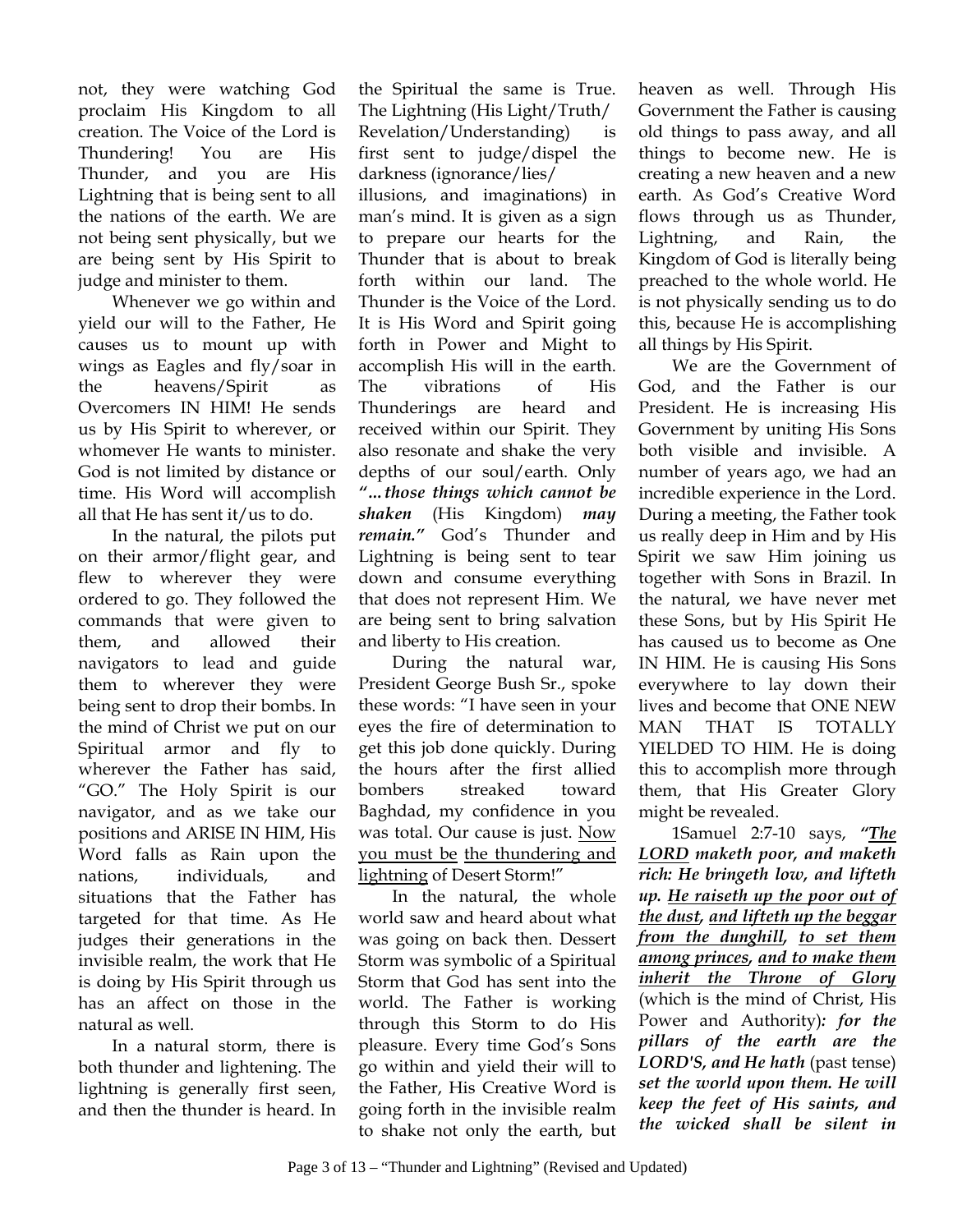*darkness; for by strength shall no man prevail. THE ADVERSARIES OF THE LORD* (every thought, lie, illusion, imagination, teaching, etc., that has come out of the carnal mind/serpent nature within man) *SHALL BE BROKEN INTO PIECES; OUT OF HEAVEN* (THE REALM OF THE SPIRIT) *SHALL HE THUNDER UPON THEM: THE LORD SHALL JUDGE THE ENDS OF THE EARTH; and HE SHALL GIVE STRENGTH TO HIS KING, AND EXALT THE HORN OF HIS ANOINTED."* 

In Revelations 17:14 it says that Lamb/Jesus is *"Lord of lords, and King of kings: and they that are with Him are called, and chosen, and faithful."*

*"They that are with Him…"***, are those that have learned to abide in the Vine/Christ and yield their will to the Father. They are not hearers only, but doers of the Word. They not only hear His Word (what the Spirit is saying), but by His Spirit they also walk IT (His Word) out, and become IT. They have allowed the Father to judge and consume everything in them that is not like Him. They have presented their bodies a living sacrifice unto the Lord, and cast their crowns before His feet. In the Fire of God they have been tried and proven as** *"Faithful and True"***.** 

These are His Anointed/His Chosen/His Thunder and Lightning/His Branch that is now coming forth from the root of Jesse (Christ Himself). In the Spirit of the Lord, they shall be,*"…of quick understanding in the fear of the LORD: and they shall not judge after the sight of their own eyes, neither reprove* 

*after the hearing of their own ears: but with Righteousness…".* Of their self they can **do nothing:**  *"…as they hear, they judge: and their judgment is just; because they seek not their own will, but the will of the Father which hath sent them."* This is what it means to be *"FAITHFUL"*, and for this cause He has chosen them to come forth at this time.

Going back to 1Samuel chapter 2 it said, *"…He raiseth up the poor out of the dust, and lifteth up the beggar from the dunghill, to set them among princes, and to make them inherit the Throne of Glory* (which is the mind of Christ, His Power and Authority)*."* There was a time in all of our lives when we were poor. Some were poor in the natural, but we were all poor Spiritually. It says in 2Corinthians 9:8 that Jesus, *"…was rich, yet for your sakes He became poor, that ye through His poverty might be rich."* You are so rich that you cannot even comprehend it. Do you know when you became rich? When you realized that your inheritance is God Himself. In, and through Christ, you inherited ALL THAT HE IS.

When we are in the dust realm, we are poor; but when we are in the Spirit, we are Rich. All Spiritual Blessings are found in Him/in Heavenly places. *"…Eye hath not seen, nor ear heard, neither have entered into the heart of man, the things which God hath prepared for them that love him. But God hath revealed them unto us by His Spirit…the natural man receiveth not the things of the Spirit of God: for they are foolishness unto him: neither can he know them, because they are Spiritually* 

*discerned* (1Corinthians 2:9-10, 14).*"* If you want the Blessings of God, you have to walk and abide in the Spirit. When we live in carnality, we cannot receive, see, or even hear (what the Spirit is saying) the blessings of God. However, when we return to the Spirit, the Blessings begin to flow to us, and through us again.

It said that He raises the poor out of the dust (which is the carnal thoughts of the mind), and lifts up beggars from the dunghill to set them among princes. He has made ALL of mankind to inherit the Throne of His Glory.

In Genesis chapter one, God said that man was to have dominion over not only all that is in the earth, but also over all that is in the air as well (the heavens and the earth). God didn't leave anybody out. In, and as One with Him, man was to rule and reign over all God's creation (both visible and invisible). The Throne of His Glory is our rightful place. We are to be seated in Heavenly places in, and with Him NOW, not somewhere far off in the future. What this means is that we are to enter into His Rest, cease from our own labors (in the flesh), and in His Authority and Power do all that the Father has sent us to do. *"For we came down from heaven, not to do our will, but the will of Him that sent us."*

In Revelations 4:9 it says, *"And out of the throne proceeded lightnings and thunderings and voices: and there were seven lamps of fire burning before the throne, which are the Seven Spirits of God."*

"The Throne", "His Word", and "the Branch of God" all describe who the Father has called us to be in the earth. With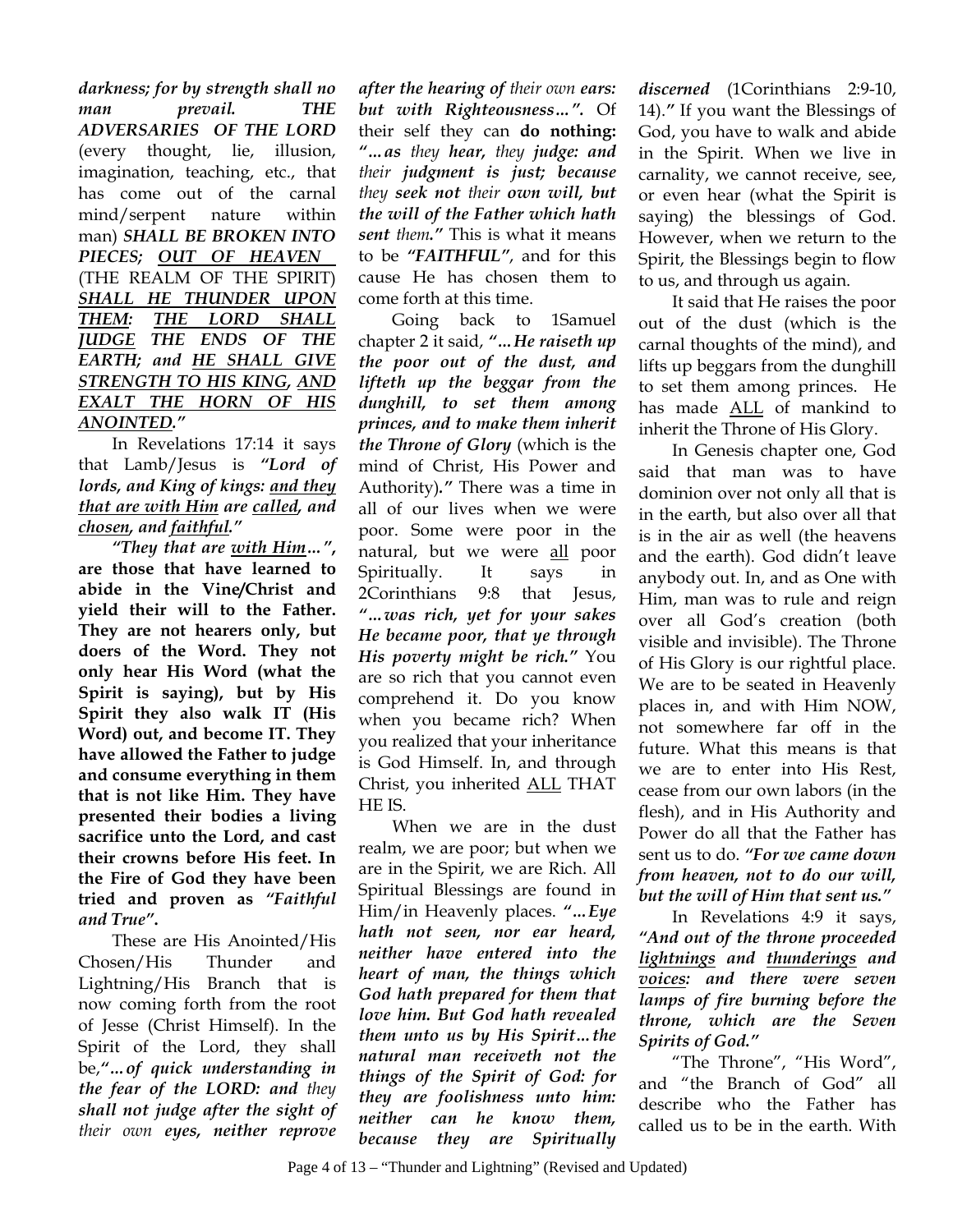the Seven Spirits of God (the Spirit of the Lord, the Spirit of Wisdom and Understanding, the Spirit of Counsel and Might, the Spirit of Knowledge and of the Fear of the Lord) we have been anointed by the Father to, *"…preach good tidings unto the meek; He hath sent us to bind up the brokenhearted, to proclaim liberty to the captives, and the opening of the prison to them that are bound; To proclaim the acceptable year of the LORD, and the day of vengeance of our God; to comfort all that mourn; To appoint unto them that mourn in Zion, to give unto them beauty for ashes, the oil of joy for mourning, the garment of praise for the spirit of heaviness; that they might be called Trees of Righteousness, the planting of the LORD, that He might be Glorified."* 

As we go within and yield our will to the Father, His Thunder and Lightning/His Word and Spirit are going forth to proclaim His Mercy and Forgiveness to all mankind. He is manifesting His Glory in the invisible realm and beckoning to all creation, "Come out of the darkness and into My marvelous Light. Come, that you might know and experience My Love, My Peace, My Liberty, and Joy." As His Thunder and Lightning/His Word and Spirit we are executing His judgements to bring forth correction and consume all that is not like Him.

2Corinthinans 10:4-5 says that, *"(The weapons of our warfare are not carnal, but mighty through God to the pulling down of strong holds;) Casting down imaginations, and every high thing that exalteth itself against the knowledge of*  *God, and bringing into captivity every thought to the obedience of Christ." "For we wrestle not against flesh and blood, but against principalities, against powers, against the rulers of the darkness of this world, against spiritual wickedness in high places.* (Ephesians 6:12)*"*

In 1Samuel chapter 2 it said, *"He will keep the feet of His saints, and the wicked shall be silent in darkness; for by strength shall no man prevail. THE ADVERSARIES OF THE LORD* (every thought, lie, illusion, imagination, teaching, etc. that has come out of the carnal mind/serpent nature of man; every kingdom, principality, power, ruler etc., that is contrary to the Word of God) *SHALL BE BROKEN INTO PIECES; OUT OF HEAVEN* (THE REALM OF THE SPIRIT) *SHALL HE THUNDER UPON THEM: THE LORD SHALL JUDGE THE ENDS OF THE EARTH; and HE SHALL GIVE STRENGTH TO HIS KING, AND EXALT THE HORN OF HIS ANOINTED."*

No one will miss this. All are beginning to see the evidence of what His Lightning is doing. They are hearing and feeling the vibrations of His Thunder going forth to execute His Judgements and bring Correction, Reconciliation, and Restoration to man. His Voice (which is His Word and His Spirit) is echoing not only in the earth, but also in heaven. Through us He is pulling down the strongholds of religion that have kept man imprisoned and bound under the law.

During the Persian Gulf War, the Iraqi people under their Islamic religious beliefs said, "This is a war between your God and our god." They proclaimed

Page 5 of 13 – "Thunder and Lightning" (Revised and Updated)

that "The United States are the infidels. They have not awakened yet." In reality, the Iraqi people worshipped their religion and not the One True God.

Under the yoke of religion and the law, man has been taught that he must earn God's acceptance through works. As a result of this, they do what seems right in their own minds to be found good enough, or worthy enough in the eyes of God. They have not awakened to the fact that the only way to the Father is through Jesus. Jesus went to the cross and prepared the way for ALL creation to come back into a union with the Father. It is only by the Grace of God that every man shall be saved, not through works under the law and religion.

 1Samuel 7:10 says, *"…as Samuel was offering up the burnt offering, the Philistines drew near to battle against Israel: but the LORD THUNDERED WITH A GREAT THUNDER on that day upon the Philistines, and discomfited them; and they were smitten before Israel."* **Just as Samuel presented a burnt offering unto the Lord on that day, we are also presenting a burnt offering unto the Lord in this Day. We are presenting ourselves as a burnt offering unto the Lord**, **and He is putting us through the Fire to consume everything in us that is not like Him!** 

As Samuel made his offering to the Lord, the Philistines drew near to do battle against Israel. The same thing happens when the Father begins to deal with different areas of your life. As He puts you through the Fire to consume those things that are still not Christ-like in you, the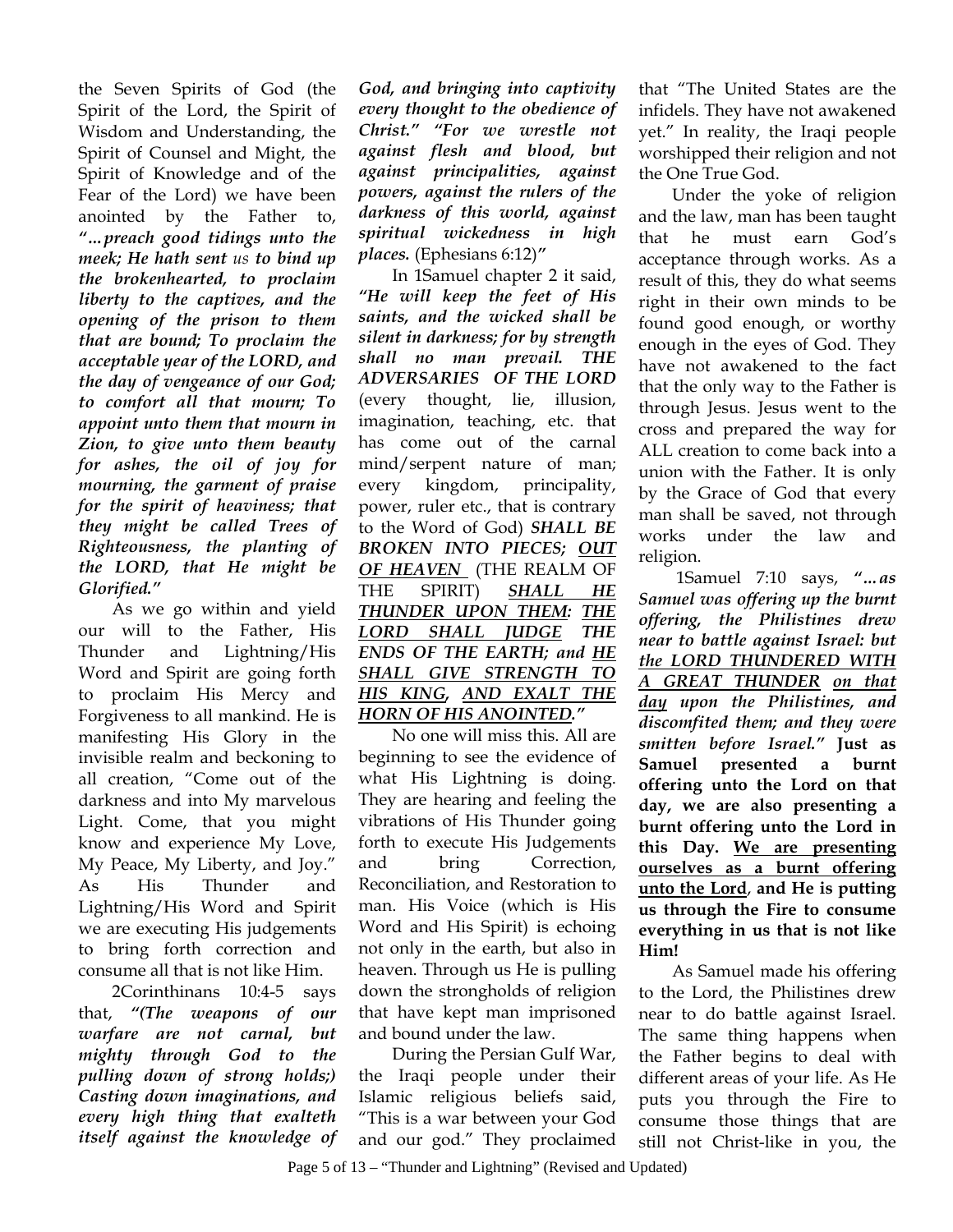Philistines (which are negative thoughts) begin to attack you in your mind. They try to steal your Peace and kill the Christ in you with thoughts that produce fear, doubt, and unbelief. They come as the serpent and accuser of the brethren (which is your self-will in operation), to cause you to forget who you are in God, and the purpose for which you were called, chosen, and sent.

The warfare that continually took place between the Philistines and Israel always represented the negative coming against the positive. The negative (which is the enemy) always comes to steal, to kill, and to destroy (the Christ). Whenever the enemy sees the Christ in you presenting it**self** as an offering unto the Lord, it immediately draws near to do battle through negative thoughts in the mind.

Why does God allow this to happen? He does this to bring to the surface and expose within you (as well as in the world around you) the Philistines (negative thoughts) that still dwell in, and affect your land/mind. He allows them to come against you from within your mind, and through others to cause you to go within and embrace the Truth/Christ in you. **AS YOU ARISE IN HIM AS AN OFFERING UNTO THE LORD, HIS THUNDER AND LIGHTNING (HIS WORD AND SPIRIT) GO FORTH TO JUDGE AND CONSUME THE NEGATIVE THOUGHTS/ PHILISTINES THAT REMAIN IN YOUR LAND/MIND.** He is doing this to not only set you free, but to ultimately set all of creation free through you.

 As we came together for our Friday night meetings during the Persian Gulf War, we became God's Thunder and Lightning in the earth. He would send us by His Spirit as ministers of Fire, and with Great Thunderings (the Word and the Spirit) He/we would shake and consume the Philistines (negative thoughts) in people's minds. All the work that God did and is doing by His Spirit through us is to bring people into His Peace and Harmony.

 1Samuel 7:10-11 said that, *"…the Lord thundered with a great thunder on that day upon the Philistines, and discomfited them; and they were smitten before Israel. And the men of Israel went out of Mizpeh…". "Mizpeh"* means "an observatory or watchtower". It also comes from a word that means "Watchman". In other words, the men (meaning those that had come to maturity) or watchmen of Israel (those that walked in the Spirit and were chosen of God) went forth in the mind of Christ and did what they saw the Father doing. They went forth as *a great thunder "…and pursued the Philistines, and smote them, until they came under Bethcar."* 

 Does that mean that God is going to pursue the Philistines in your land/mind? No! He has given you the responsibility in Christ to discipline your mind, and take authority over the negative thoughts that come against you. In Him we are to cast *"…down imaginations, and every high thing that exalteth itself against the knowledge of God, and bringing into captivity every thought to the obedience of Christ."* 

We have all cried out to God to deliver us from the Philistines/the enemy in our mind, but He is saying to each one of us, "You have the weapons (*"For the weapons of our warfare are not carnal, but mighty through God to the pulling down of strong holds…"*)*.* You have the Power. I have (past tense) given you My Authority that you might pursue them, and smite them (Overcome and put all things under your feet even as Jesus did); because when you have learned to Overcome these things in your own life, you can then minister to others and set them free as well."

We are to bring the Philistines in our land (mind/soul) to the place where they come under "Bethcar". "Bethcar" means, "a house of pasture". A "house" represents a place of Abiding and Rest; and a 'pasture" represents a place of nourishment/Life (for our soul) under heaven (the authority of Christ). It is speaking of the mind of Christ.

In other words, whenever the Philistines/enemy comes against us through negative thoughts in our mind or through others, we are to immediately go within (get in the Spirit); present ourselves as a living sacrifice/BURNT OFFERING OF WORSHIP, PRAISE, AND THANKSGIVING UNTO THE LORD. By His Spirit we are to pursue and smite (judge and consume) the Philistines in our land until every negative thought in our mind/soul is brought under subjection and obedience to the Christ within. We are to do this until we enter back into that place of Rest/Peace and Life (Abiding)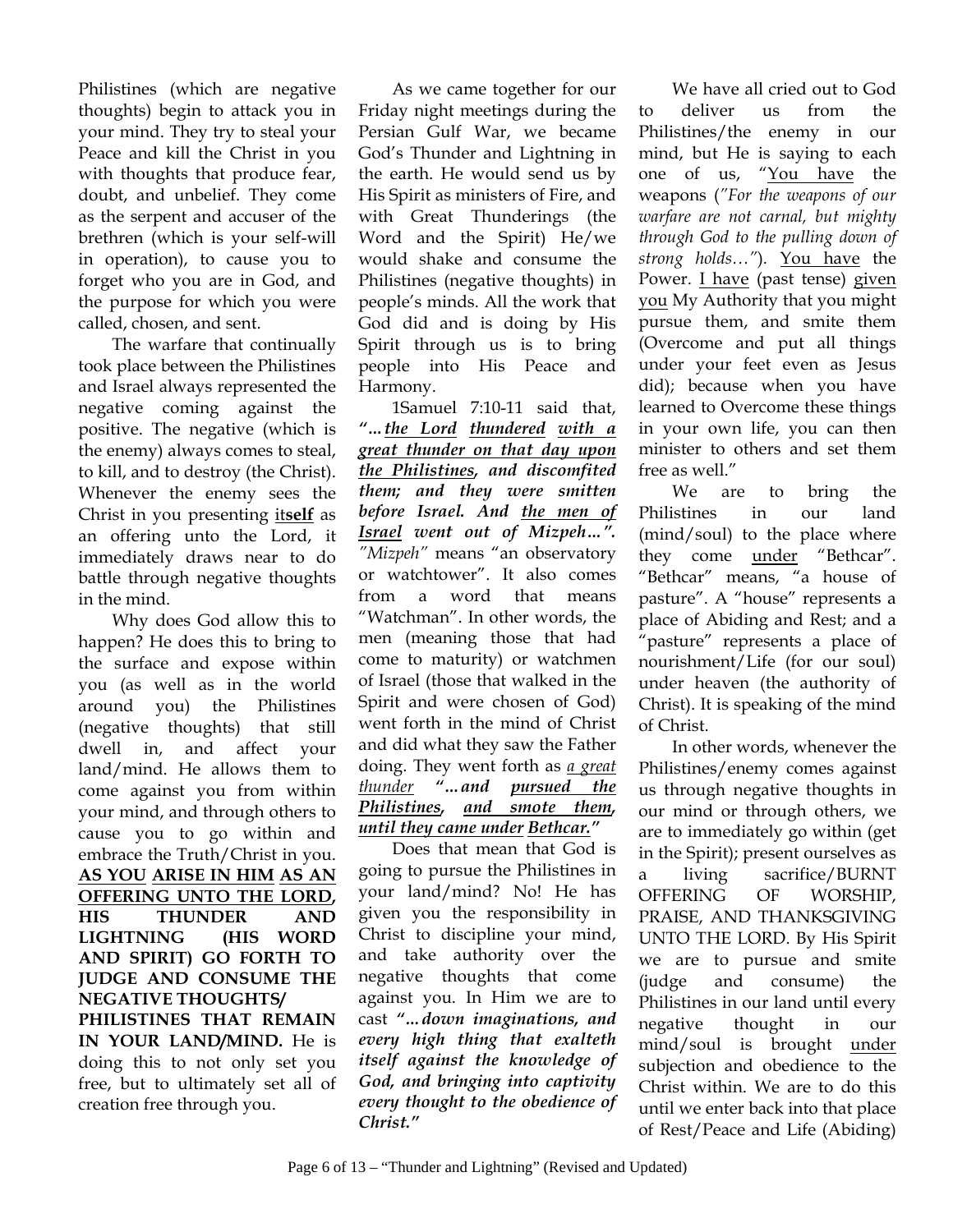in Christ, and the Father gives us a release within that He has accomplished all that He wants to do at that time.

Whenever we ascend/arise in the Spirit we become One with the Father. We become His mind/the mind of Christ, which is His Throne/Authority in the earth, and out of that Throne proceeds His Voice/ Thunder and Lightning. Wherever God wants His Voice to be heard, IT/we are sent by His Spirit (in the visible, as well as the invisible) to judge and destroy the darkness in people's minds. We are sent as His Word and Spirit to set their restless souls free.

Many souls in the invisible realm have waited for hundreds and even thousands of years to be released. This is the reason why one of the first things Jesus did after going to the cross, was He went and ministered to those spirits (souls) that perished in the flood, and had been in prison (darkness) from the days of Noah (approximately 4,000 years). 2000 years later, God is once again ministering through His Sons to multitudes of restless souls that have perished (in the natural), and are imprisoned within the darkness/hells of their own mind. The Voice of God (His Word and Spirit/Sons) is descending into their hells to bring them into His marvelous Light/Rest!

Jesus said, *"Come unto me, all ye that labour and are heavy laden, and I will give you rest.*  (Matthew 11:28)*"* He is always saying, "Come." It doesn't matter if it takes individual 100 years or 10,000 years, God's Mercy, Forgiveness, and invitation for

them to come to Him is always there. This is the year of Jubilee for creation. The Father is setting the captives free. Through His Great Thunderings and Lightnings/Sons, God is causing their earth (soul) to quake. He is opening the prison doors in their minds, that they might walk in His Light/Truth and experience His Glorious Rest. In His appointed time He brings a release to each individual.

I am not making the following statement out of pride, but rather out of humility in Christ. God's Sons need to understand who they are. We are God. **We are part of Him! WHEN WE WALK IN THE SPIRIT/MIND OF CHRIST AS ONE WITH THE FATHER, ALLOWING HIM TO RULE AND REIGN** (GOVERN) **IN, AND THROUGH US, we are no less God than the man Jesus was 2,000 years ago.** 

However, the difference between Jesus and the Sons of God today is that Jesus knew who He was. Jesus walked in a single mind (the mind of Christ) all the time without sin. Unfortunately, we still flip-flop between two minds (the carnal mind and the mind of Christ) often forgetting who we are, and why we have been sent. **We were sent not to do our own will, but the will of Him that sent us!**

When we choose to walk in the carnal mind and yield to our self-will, it is because we have forgotten who we are. When we identify our self with, and walk in the flesh (the realm of appearances), our nature is no better than the beasts of the field. However, **WHEN WE WALK IN THE KNOWLEDGE, UNDER-**

## **STANDING AND TRUTH OF WHO WE ARE IN THE FATHER/MIND OF CHRIST/ SPIRIT - WE ARE GOD.**

Jesus said, *"I and My Father are One."* This is our True identity. This is who we/the Sons of God are. This is the position we were created to occupy in Him. Jesus is, and will always have pre-eminence as the Firstborn (SON OF GOD) among many Brethren (Sons of God). *"Herein is our Love made Perfect, that we may have boldness in the Day of Judgment: because AS HE IS, SO ARE WE IN THIS WORLD.* (1John 4:17)**".**

The Father is creating a new heaven and new earth within His Sons, that they in turn might go forth as One (God/Christ), and with/as the Word and the Spirit of God make all things/creation new.

John 1:1-3 says, *"In the beginning was the Word, and the Word was with God, and the Word was God. The same was in the beginning with God. All things were made by Him; and without Him was not any thing made that was made."* Throughout Genesis chapter 1 it says, *"And God said… and it was so." "It"* (*"all things"*) were spoken into being, and released/sent from Spirit into a lower state of being, where *"it"* (*"all things"*) took on form. Isaiah 55:11 says, *"So shall My Word* (us) *be that goeth forth out of My mouth: IT shall not return to Me void, but IT shall accomplish that which I please, and IT shall prosper in the thing whereto I sent IT."* The Lord told me that where it says, *"and IT shall prosper in the thing whereto I sent IT"* – means, *"IT"* (we) shall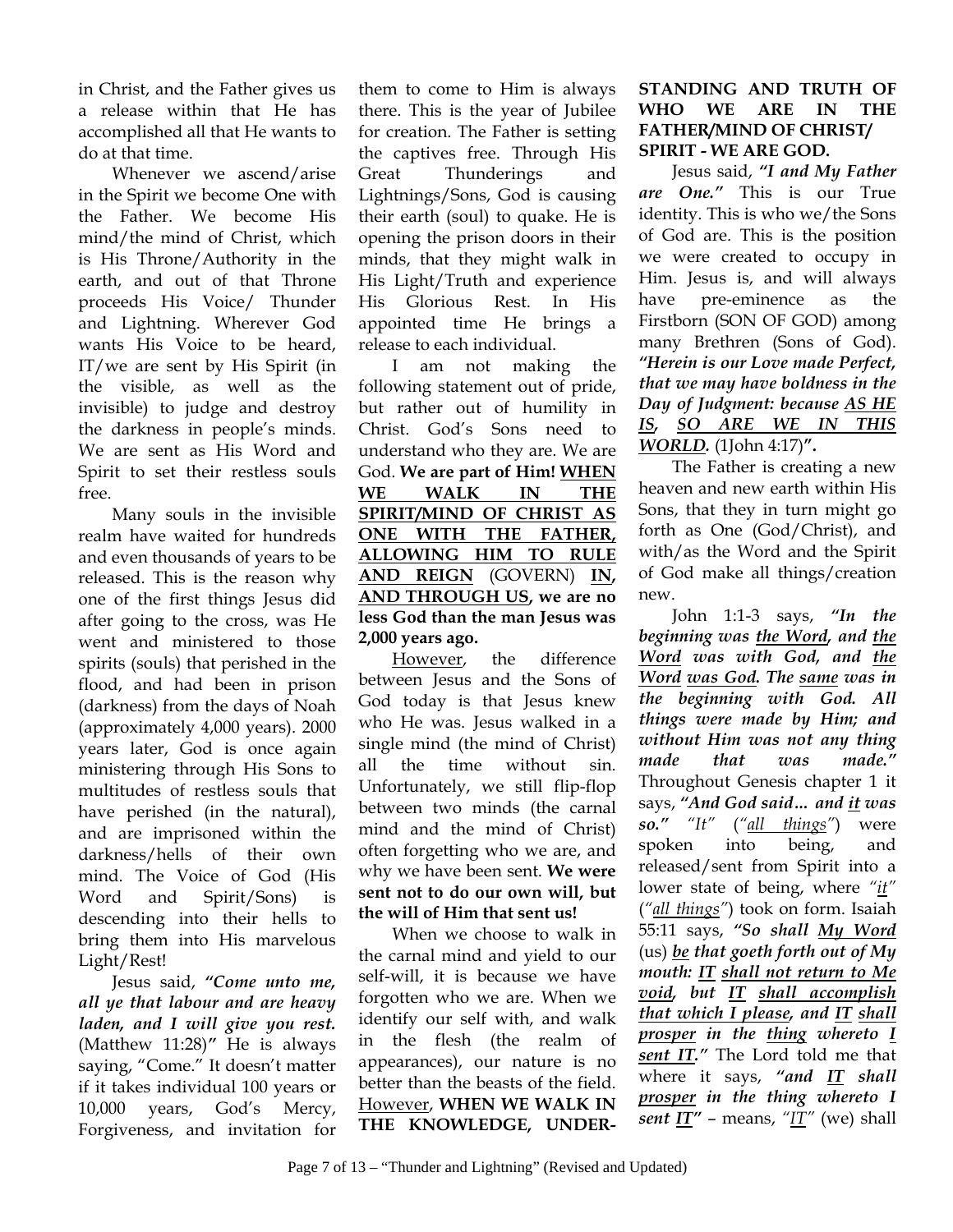be **perfected** in the thing whereto I sent *"IT"*.

This is the Day of God's spoken Word being fulfilled in the heavens and the earth. His Word/the Voice of the Lord/His Thundering and Lightning (which we are) is going forth/being sent throughout creation. *"And God shall wipe away all tears from their eyes; and there shall be no more death, neither sorrow, nor crying, neither shall there be any more pain: for the former things are passed away. And He that sat upon the throne said, BEHOLD, I MAKE ALL THINGS NEW. And He said unto me, Write: for these words are True and Faithful."* (Revelations 21:4-5)

Psalms 77:17-18 says, *"THE CLOUDS poured out water: the skies sent out a sound: Thine arrows also went abroad. The Voice of Thy Thunder was in heaven: the Lightnings lightened the world: the earth trembled and shook."* We are the *"clouds"* being spoken of here.

Jesus said, *"For whosoever will save his life shall lose it: and whosoever will lose his life for My sake shall find IT."* As we empty ourselves and pour out (*"lose it"*) our life to the Father by becoming *"a burnt offering unto God"*, He consumes/swallows up our soul that we might not only find (experience) Life in Him, but become/express/

manifest *"IT"* (THE WORD AND THE SPIRIT/THE LIFE OF GOD) to others.

When we come together as One in the Spirit, we ascend in the Power of His Resurrection Life and become His Clouds. The purpose of a "Cloud" is to go wherever the Father sends it and lay its Life down/empty itself/

rain upon creation. By His Spirit we are sent to pour out His Living Waters upon the earth (the minds of man). As His Spoken Word we are sent in Thunderings and Lightenings (His Word and the Spirit) to deliver His Righteousness Judgements/bring correction, and Create/make all things (in heaven and in earth) new again. In the same way that the Father sends natural clouds to hover over different countries, by His Spirit He sends us to do the same. IN, BY, and AS HIS SPIRIT we are sent as a covering to overshadow and rain Life upon many dry lands (people/nations both visible and invisible). We are sent to rain upon them the Wisdom, Understanding, and Truth of God, for the Truth shall make them free.

In Jude it speaks of clouds that are without rain. The Rain/Life of God cannot flow through them, because they remain as *"children tossed to and fro, and carried about with every wind of doctrine, by the sleight of men, and cunning craftiness, whereby they lie in wait to deceive."* They remain bound and imprisoned by the strongholds (Philistines/negative thoughts) in their mind, and are driven like the beasts of the field to serve religion, the law, and the lusts of their own flesh. In the state they are in, these people are even as a womb that has been shut up. As long as their soul has a union with the carnal mind/flesh, they can neither receive the things (incorruptible Seed) of God, or produce the fruits of the Spirit (birth the Christ). Until God sends His Clouds in the form of Thunder and Lightning (the Word and the Spirit) to Judge and

utterly destroy the Philistines in their land, heaven (the Kingdom and Blessings of God) will remain shut up within them; and their land (soul) will not yield her fruit. Until God Judges the negative in their minds, these people will not be able to walk in the Spirit/Kingdom of God/mind of Christ and experience His Peace/Rest. They will remain as restless souls.

God's Clouds are even as a fountain of Living Waters that pour themselves out from the heavens (realm of the Spirit) for all creation to come and drink. What they (His Clouds) see the Father doing, these are the things that they do. When the Father directs His Clouds to pour themselves out, there is a sound and vibration that echoes throughout the land. People might not know or understand what the sound is saying, but they feel its vibration shaking their earth.

There is a sound within the sound of the Voice of the Lord; and it is only through a relationship and much tribulation that we are fine-tuned to hear IT. *"He that hath an ear let him hear…Unto you it is given to know the Mysteries of the Kingdom of God: but to others in parables; that seeing they might not see, and hearing they might not understand.* (Luke 8:8, 10)*"* 

Every individual is not yet ready or even able to hear and receive the many Truths that the Father has blessed us with. However, God has a perfect time for each individual to both hear and understand what He is saying. First He must prepare their land/heart/mind/soul to receive Him/His Seed/His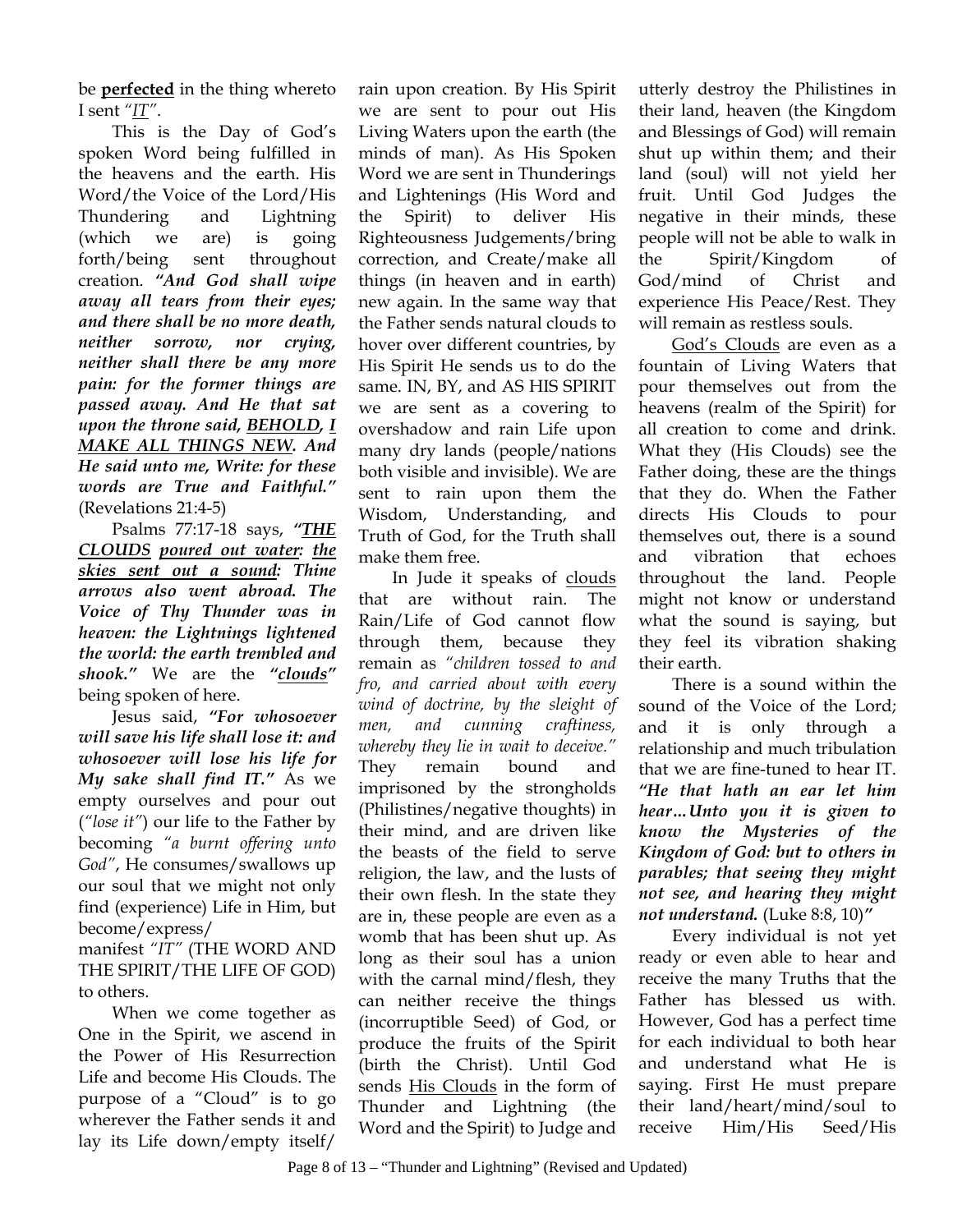Word, lest the spirit of Satan and the fowls of the air (negative thoughts, principalities, powers, rulers of the darkness of this world, spiritual wickedness in high places that cause an individual to enter into fear, doubt, and unbelief) come and steal the Word that is being sown in their hearts; or lest the thorns (cares of this world) choke (bind up) the Word within them, that they would remain in bondage to the things of this world, and be unfruitful in the things of God. It is God's desire for every individual to not only receive His incorruptible Seed, but also for them to bring forth much Fruit/the Nature of Christ. Some thirty, some sixty, and some one hundred fold of His Nature in the earth. When God prepares an individual's land/heart/mind/ soul to receive Him, He begins the process of fine-tuning them to hear the sound within the sound of His Voice/Truth within them.

Solomon asked God to give him an understanding heart to judge His people, that he might discern both good and bad. God gave him not only a wise and understanding heart to discern or hear the voice within the voice of people, but also to know the will of God as to how to judge/minister to them Righteously.

In the natural people don't always say what they mean. However, as you learn to listen and discern the voice within the voice, by the Spirit you will not only hear what they are really saying (the thoughts and intents of their heart), but in the mind of Christ you will also know how to minister to them.

Many years ago, the Lord allowed a very difficult situation to come my way and teach me this lesson. He allowed me to go through this painful experience to show me that I could no longer rely upon my natural ears and mind to discern and judge the situations and individuals He would bring to me. I need to hear the voice/vibration within the voice as He does.

A young man came to my door one night and said that he needed to see my husband immediately. I asked him if I could help him; but he said, "No." I asked him if everything was all right; and he said, "Yes." However, if I had heard the voice/vibration within his voice, the sound within the sound, I would have known that everything was not all right. After leaving my house, the young man died on his way home. The vibration that resonates from within the voice or sound is always where the truth is.

When you hear people talking, don't just listen to what they are saying. Listen through the Spirit/mind of Christ for the sound vibration within them. Jesus always heard the sound within the sound. He heard the thoughts that resonated or vibrated from within people, and not their audible voice alone. People's true thoughts can be very different from what they express outwardly through their speech or behavior. The voice within the voice, the sound within the sound is a thought within the mind.

To hear the sound within the sound is to hear the cry of creation. All creation is groaning within to be set free. The Father has been teaching us to not only hear the cry and groaning of creation, but to get in the Spirit and do something about it. Every time we go within and yield our will to the Father, the Word and the Spirit are going forth as Thundering and Lightning to Judge and set creation free.

God rarely does what He wants to accomplish through large numbers of people. In fact, *"Brothers, think about your own calling. Not many of you were wise by human standards, not many were powerful, not many were of noble birth. But God chose what is nonsense in the world to make the wise feel ashamed. God chose what is weak in the world to make the strong feel ashamed. And God chose what is insignificant in the world, what is despised, what is nothing, in order to destroy what is something, so that no human being may boast in God's presence."* (1 Corinthians 1:26-29 ISV).

 The church thinks that they are accomplishing a great deal for God, but they are not doing the "Greater Works" that Jesus spoke of. For centuries the church has gone forth "in the name of Jesus" to preach the gospel and win souls for Christ. They preach, preach, preach; then preach some more. They have built their buildings of stone, brick, and mortar. They have formed their committees and sent missionaries to preach, preach, preach. How many centuries has the world heard the church and religion preaching at them, and the world is still dying? Preaching the scriptures/letter to creation will not accomplish what the Father desires to do. The "Greater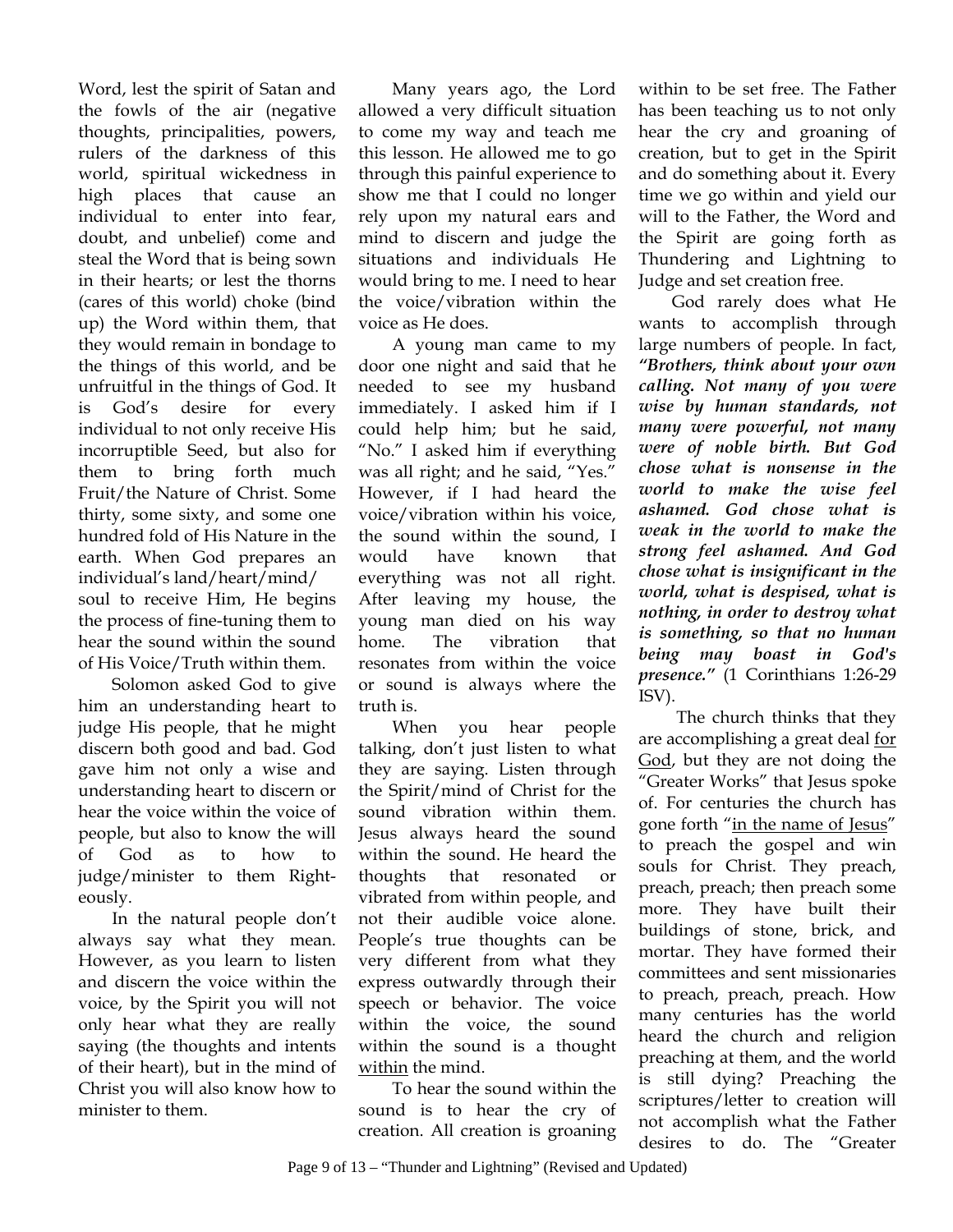Works" that Jesus spoke of will be done BY HIS SPIRIT through the few that He has chosen, and not the many that were called.

A minister once told me that he was a "Word Man". We have got to go beyond the preaching of letter to BECOME THE WORD AND THE SPIRIT. God's Sons are to **BE THE WORD**. We are to walk as Jesus walked in such Oneness with the Father that all we express to creation is HIM. We are not to go here and go there, quoting scriptures as the church has done. We are to yield our will totally to the Father that He might express Himself through us however He chooses.

Jesus is the Word, and yet He said He could do nothing of Himself. He could only do those things that He saw the Father do; speak what the Father taught (instructed) Him to say; and judge as He heard from the Father to do. The reason that all of Jesus judgements were just, is because He always sought the will of the Father in everything. **The "Greater Works" of God are His Word/Sons accomplishing all that He has sent them to do. They are the Father Himself being expressed through His Sons to creation**.

As ministers (all of God's Sons are ministers), we need to understand that now is the appointed time of the Father for His Word/Sons to go forth and accomplish all that He purposed within Himself before the foundation of the world. He will not do this through the many that are called, but the few that have been tried and chosen as *"Faithful and True"*. In the days of Gideon, many were called to drink of the waters, but few were

chosen to accomplish what God desired to do through them. He couldn't use anyone that walked in fear, doubt, or unbelief, because those that do, walk in darkness.

We have all been called to walk in Faith, not in fear. However, a lot of God's Sons fear this realm, and because of their fear God cannot use them in it. Many have been given glimpses of it. Some have answered the call, but many more have counted the cost, and in fear (rather than Faith) they have placed on a shelf the knowledge and calling the Father has given them, saying, "It is still in the future." The voice within the voice of these Sons is really saying, "As long as it is still in the future I don't have to grow up and take my responsibility in Him. As long as it is in the future, I still have time to do my own will, seek my own pleasure, and speak my own words." The Father will not give us the knowledge or call us to something that is not True; but in fear, many Sons have chosen to believe and worship a lie, rather than the One who sent them.

We have come to the place in God where it doesn't matter what others say or believe about us.

 We have counted the cost, and in Love and obedience to the Father, we have come to do the will of the Him that sent us. We encourage you to press on with us, and by His Spirit walk in the Knowledge, Understanding, and position/calling/responsibility that the Father has given you. **In Christ, the Father is creating that One New Man that is coming forth in this hour to set creation free. He has set each of us in the** 

**THE MORE WE COME TOGETHER AND WALK AS ONE IN, AND AS CHRIST, THE MORE THE FATHER IS ABLE TO ACCOMPLISH THROUGH US.**

Psalm 77:17 says, *"The clouds poured out water: the skies sent a sound: THINE ARROWS also went abroad."* When we ascend in the Spirit we become One with the Father and operate out of the mind of Christ/God. When we ascend in Him we become His *"Arrows",*  which is His Word being sent to all the nations of the earth. His Word/Arrows will never return to Him void, but they shall accomplish all that He has sent them to do.

People become anxious and even angry with God if what He told them doesn't happen exactly when or how **they think** it should. We've all been there, and by the Grace of God we go there less and less all time. We are to walk by Faith, and not by our natural sight and carnal reasoning.

Through many years of trials and tribulations the Father has been working His patience into us. He has taught us that just because He speaks something to our heart, it doesn't mean that it will happen immediately. All that God has spoken is Truth; and all that He has said will come to pass in His perfect timing, not ours.

It is with patience that we are to run the race that is set before us, looking unto Jesus who is the author and finisher (the Alpha and Omega/the Beginning and the End Result) of our Faith. Isaiah 46:10 says, *"Declaring the end from the beginning, and from ancient times the things* 

**body as it has pleased Him, and**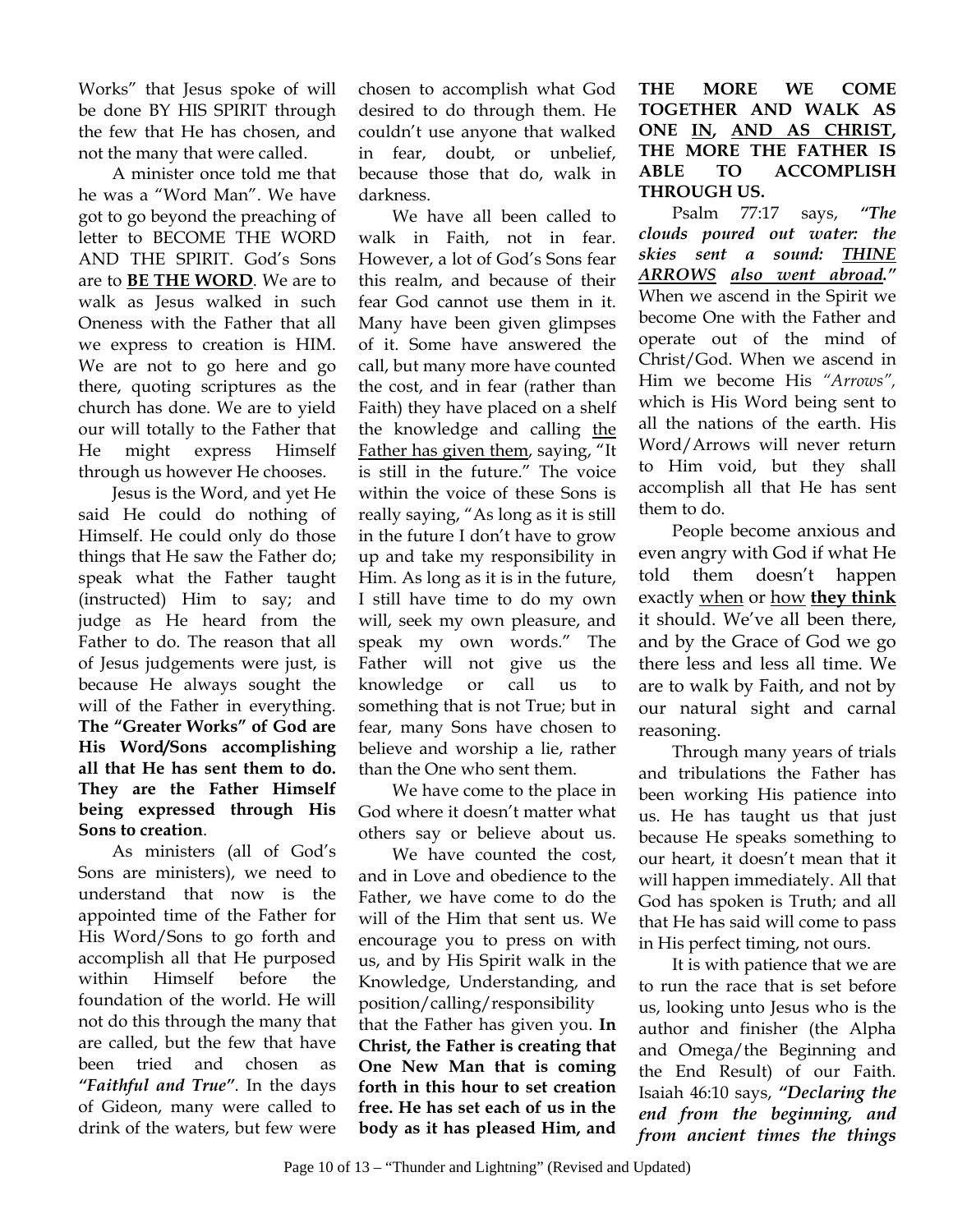## *that are not yet done, saying, My counsel shall stand, and I will do all my pleasure."*

When God sends His Arrows/Word to do His pleasure, He sees the end result of that Word already accomplished. Before the foundation of the world, God not only saw His creation reconciled and restored back into Him, He also saw the process that would be necessary to bring His plan to fruition. Then, according to His own counsel, and for His pleasure, He spoke forth the Creative Word that would accomplish all that He sent IT to do. We are that Creative Word.

Psalm 77:18 says, *"The Voice of Thy Thunder was in heaven: the Lightnings lightened the world: the earth trembled and shook."* When God sends His Thunder and Lightening it is to expose and bring correction to what is in the earth (minds of man/the nations of the earth). It causes the earth to tremble and shake because *"the Word of God is quick, and powerful, and sharper than any twoedged sword, piercing even to the dividing asunder* (revealing what is of the) *soul and* (what is of the) *Spirit* (of God) *…and is a discerner of the thoughts and intents of the heart…all things are naked and opened unto the eyes of Him with Who we have to do."* It exposes all that is of the soul and not like God. Nothing is hidden from the eyes of God, not even the innermost thoughts and intents of a person's heart. In Love His Truth shines upon our soul to bring correction (consume the Philistines/negative/

 Psalms 77:19-20 goes on to say, *"Thy way is in the sea, and Thy path in the great waters, and Thy footsteps are not known. Thou leddest thy people like a flock by the hand of Moses and Aaron."* God is in the throes of delivering Israel (His people/creation) out of Egypt (bondage). His Thundering and Lightning/we are going forth to bring forth their deliverance.

 Job 26:14 says, *"Lo, these are parts of His ways: but how little a portion is heard of Him? but the Thunder of His Power who can understand?"* The world has never seen a power like this before. *"The LORD Thundered from heaven, and the Most High uttered His Voice. And He sent out Arrows, and scattered them; Lightning, and discomfited them. And the channels of the sea appeared, the foundations of the world were discovered, at the rebuking of the LORD, at the blast of the Breath of His nostrils. He sent from above, He took me; He drew me out of many waters; He delivered me from my strong enemy, and from them that hated me: for they were too strong for me. They prevented me in the day of my calamity: but the LORD was my stay. He brought me forth also into a LARGE PLACE: He delivered me, because He delighted in me.* (2 Samuel 22:14-20).*"* God gave us a description of the *"LARGE PLACE"*, and told us that it is the broadening of our horizons. It is the expanding of our mind to the understanding that without us physically having to

go anywhere, by His Spirit He can minister to all of creation through us. It is that place of Rest and Abiding in Him where we have ceased from our own labors (in the flesh) and the works of Christ (the will of the Father/the Greater Works) are accomplished through us! The more we allow the Father to enlarge Himself in us by swallowing up our soul, the more He is able to operate and accomplish through us.

 In Mark 3:17 it says that Jesus surnamed James and John, *"Boanerges, which is, The sons of thunder."* Some of the other meanings of the surname they were given is: to quiver (with any violent emotion, especially anger or fear):--be afraid, stand in awe, disquiet, fall out, fret, move, provoke, quake, rage, shake, tremble, trouble, be wroth. Jesus called them the "sons of thunder" because at that time He still heard a different kind of thunder/sound within them. Within them (the sound within the sound) He still heard the thunderings of religion and the law. When God revealed Himself to the people gathered around His mountain in the Old Testament, it was through great Thunderings and Lightnings. God's Thunderings and Lightnings caused the people's earth to quake. In fear of His wrath the people stood afar off and sent Moses to speak for them. Under the law of Moses they served God out of fear and never developed their own relationship with God.

**THIS IS NOT THE KIND OF THUNDER THAT GOD IS SENDING FORTH IN THIS**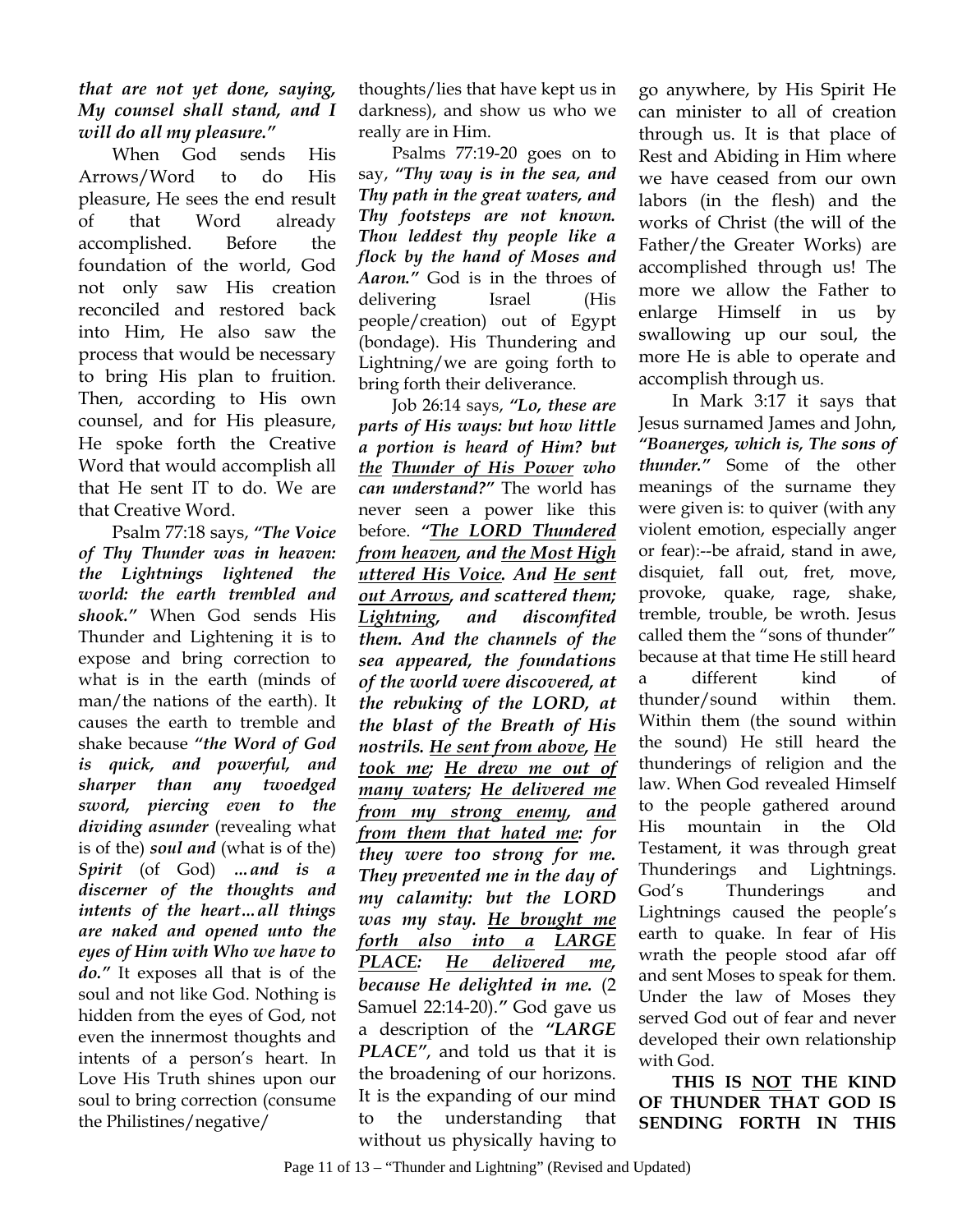**HOUR.** Having said this, there are still many so-called and selfproclaimed "sons of thunder" in this hour. With the law of the letter, they go forth as little children in their emotions and intellect to instill fear and control the people of God. When you and I first started out in God we did similar things. In our "zeal for" God rather than in the "Spirit of" God, we did what seemed right in our own mind, and were very quick to quote scriptures in judgement of other people. Rather than building people up by ministering Life to them, in ignorance and immaturity we used the letter to condemn and tear them down. In 2Corinthians 3:6 it says, *"…the letter killeth, but the Spirit giveth life."* The "sons of thunder" and all who minister out of the "letter" rather than the "Spirit" of God/mind of Christ, in ignorance and immaturity are actually ministering death to creation.

In 1Corinthians 13:11 Paul wrote, *"When I was a child*  (young and immature in the Lord)*, I understood as a child*  (seeing, I did not see, and hearing, I did not hear)*, I thought as a child* (doing what seemed right in my own mind, I was led by my emotions and carnal reasonings)*: but when I* (grew up and) *became a man* (a Son)*, I put childish things away (For as many as are led by the Spirit of God, they are the Sons of God*)*."*

In this realm we are to judge, speak, and do nothing of ourselves. It is God that does the judging through us. Under the law many have used the letter to judge, steal, kill, and destroy; but the Righteous Judgements of God flow out of the Spirit, and

through Love, Mercy, and Forgiveness they correct and restore.

We are the Mountain of the Lord. Zion represents the Presence, Kingdom, and Spirit of God. We will not be as Mount Sinai to the people, where in the days of Moses the people stood afar off in fear. Mount Sinai represents a state of mind (religion and the law); which keeps the people from knowing God for themselves. Rather than pressing on and leading God's people by example into the Promised Land, many ministers have remained upon this mountain. They stand upon Sinai with the eyes of the people fixed upon them, rather than encouraging them seek God for themselves. They stand as the "sons of thunder" and with the law of the letter they keep God's people in bondage. In ignorance and immaturity, they wield the letter as a mighty sword before God's people. They quote scripture after scripture, but without the Spirit they are killing God's people spiritually. With carnal thunderings they rise above the people and hold them in fear.

In Exodus 20:18-21 it says, *"And all the people saw the Thunderings, and the Lightnings, and the Noise of the Trumpet* (His Voice)*, and the mountain smoking: and when the people saw it, they removed, and stood afar off. And they said unto Moses, Speak thou with us, and we will hear: but let not God speak with us, lest we die. And Moses said unto the people, Fear not: for God is come to prove you, and that His fear* (reverence and respect, not fear as in afraid)

*may be before your faces, that ye sin not. And the people stood afar off, and Moses drew near unto the thick darkness where God was."* Most churches today still stand afar off and turn to their pastor to hear from God for them.

In this realm we are becoming the Mountain spoke of in Isaiah 2:2-5 where it says, *"And it shall come to pass in the last days, that the MOUNTAIN of the LORD'S house shall be established in the top of the mountains, and shall be exalted above the hills; and all nations shall flow unto it. And many people shall go and say, Come ye, and let us go up to the mountain of the LORD* (the people are no longer standing afar off, but they are seeking God for themselves)*, to the house of the God of Jacob; and He will teach us of His ways, and we will walk in His paths: for out of Zion shall go forth the Law* (of Life)*, and the Word of the LORD from Jerusalem. And He shall judge among the nations, and shall rebuke many people: and they shall beat their swords into plowshares, and their spears into pruninghooks: nation shall not lift up sword against nation, neither shall they learn war any more. O house of Jacob, come ye, and let us walk in the Light of the LORD."* 

The Thunderings that are going forth from within His Mountain (you and me) today, are not to cause people to stand afar off. They are to bring them closer to God. This is the message that is going forth today, and causing people to awaken. It is bringing them to the realization that they are One with the Father/they are part of Him. Nothing can separate man from the Love of God or His